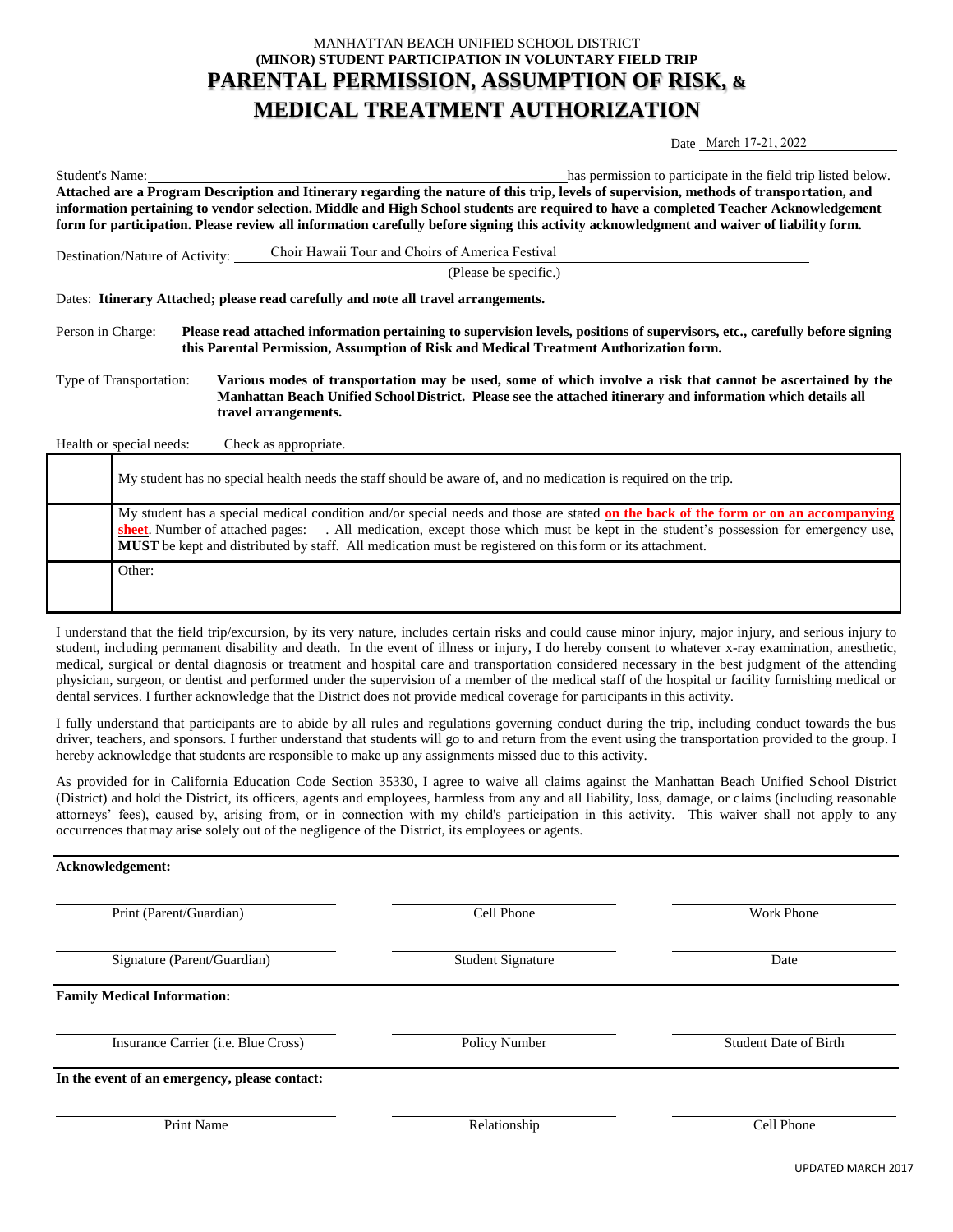#### **MANHATTAN BEACH UNIFIED SCHOOL DISTRICT**

#### **TEACHER ACKNOWLEDGEMENT OF STUDENT PARTICIPATION (SCHOOL APPROVED ACTIVITY)**

#### *FOR MIDDLE SCHOOL AND HIGH SCHOOL USE ONLY*

 plans to attend (Print student's full name) (Name of Activity) which will take place at: Honolulu Hawaii and surrounding area (Location) Dates of Event: March 17-21, 2022 MCHS Choir Tour to Hawaii/Choirs of America Festival Class or Group Attending: Mira Costa Choirs - Costa Chorale & Vocal

Ensemble

**Period Subject Teacher Initials Notes/Comments**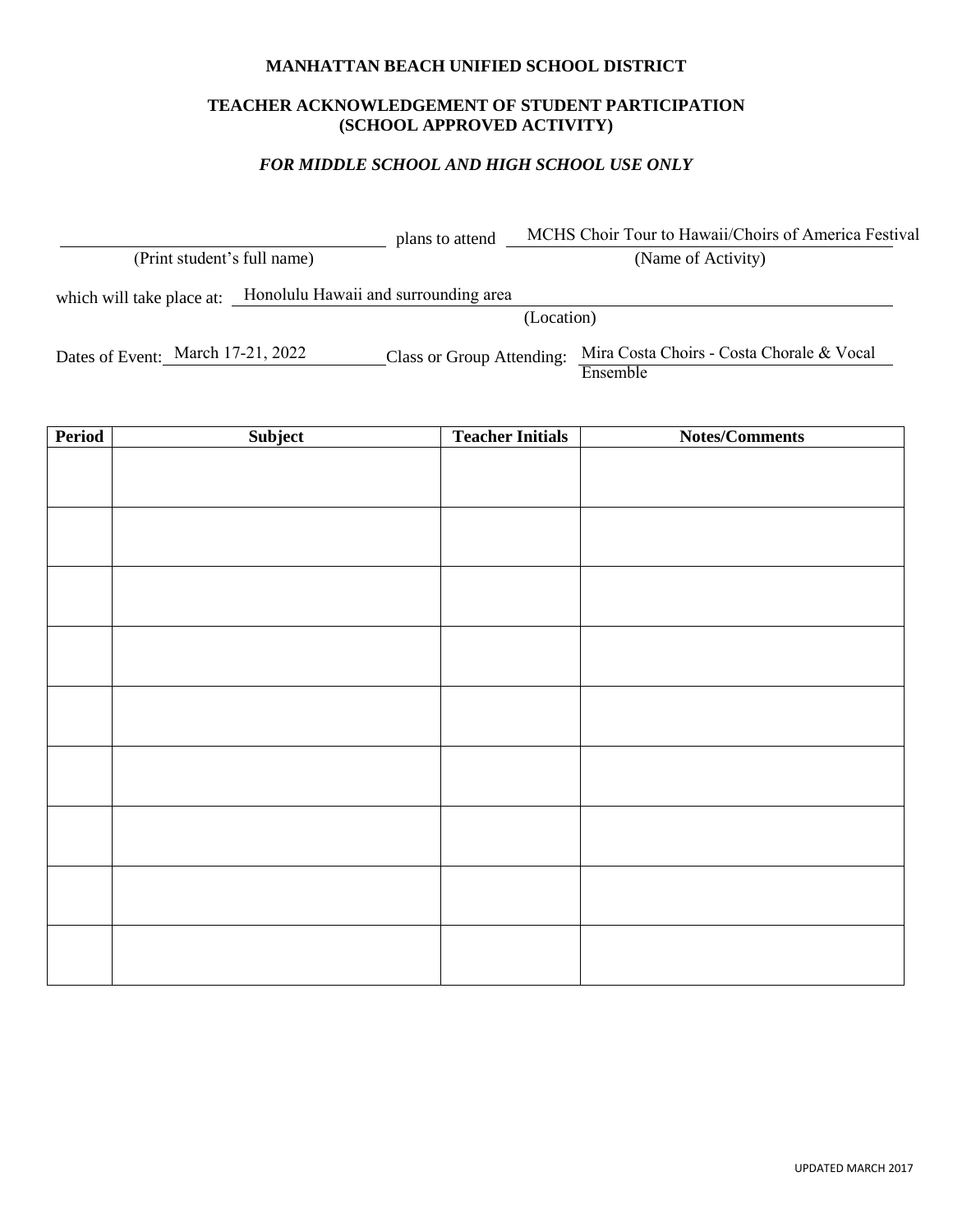## Mira Costa Choir's Trip to Hawaii March 17-21, 2022

# **MANHATTAN BEACH UNIFIED SCHOOL DISTRICT STUDENT CODE OF CONDUCT FOR OVERNIGHT OR OUT OF STATE FIELD TRIPS**

School-sponsored field trips are planned with an educational objective. The success of these field trips depends upon the conduct of all students who participate.

Participation in a district/school-sanctioned field trip is a privilege. It should be noted that attendance is voluntary, not mandatory, and, as such, the student agrees to abide by the rules and regulations, or forfeit their personal rights to participate in the field trip. In order that everyone receives maximum benefit from their participation on this filed trip, the "Student Code of Conduct" must be adhered to at all times. There are standards for behavior that students are expected to uphold at all times. These include:

- 1. Respecting public and private property at all times.
- 2. Obeying all policies of the Manhattan Beach Unified School District, school, and organization in effect for the duration of the field trip.
- 3. Conducting oneself in a courteous and respectful manner at all times.
- 4. Remaining in the presence of adult supervision at all times, unless explicit consent has been given by an adult supervisor.
- 5. Following directions and instructions of chaperones without fail.
- 6. Refraining from bringing, consuming, or being in the presence of drugs, alcohol, or tobacco (including vaping). Understanding that choosing to bring, consume, or be in the presence of others who are consuming will lead to suspension and/or exclusion, as well as immediate termination of the field trip privilege. Consequences will be applied regardless of whether the student has brought or consumed alcohol, tobacco (including vaping pipes and cartridges), or drugs, or has associated with, or is in the presence of others who are consuming drugs, alcohol, or tobacco (or vaping).
- 7. Acquiring a physician's written orders to carry and take any perception medication.<br>8. Adhering to the field trip dress code.
- 8. Adhering to the field trip dress code.<br>9 Abiding by the curfew established
- Abiding by the curfew established.
- 10. Spending each night in the assigned room.
	- a. No student may leave his/her room for any reason after lights are out without a chaperone's permission and presence. The only exception to the rule is when all hotel guests are to respond immediately to a fire alarm or other emergency situation.
	- b. No student shall be in another student's room.
- 11. Consenting to a luggage check by appropriate school sponsor prior to leaving for the field trip, and upon return.
- 12. Allowing a search of the room and personal belongings at any time deemed necessary by the appropriate school sponsors.

I agree that if for any reason I am in violation of the rules of the field trip. I may be brought before the appropriate school personnel for disciplinary action. I further agree to accept the penalty imposed on me, with the understanding that all such actions will be explained to me. I further realize that the severity of the penalty may increase with the severity of the violation, even to the extent of being sent home *immediately at my own expense or being arrested by law enforcement officers.*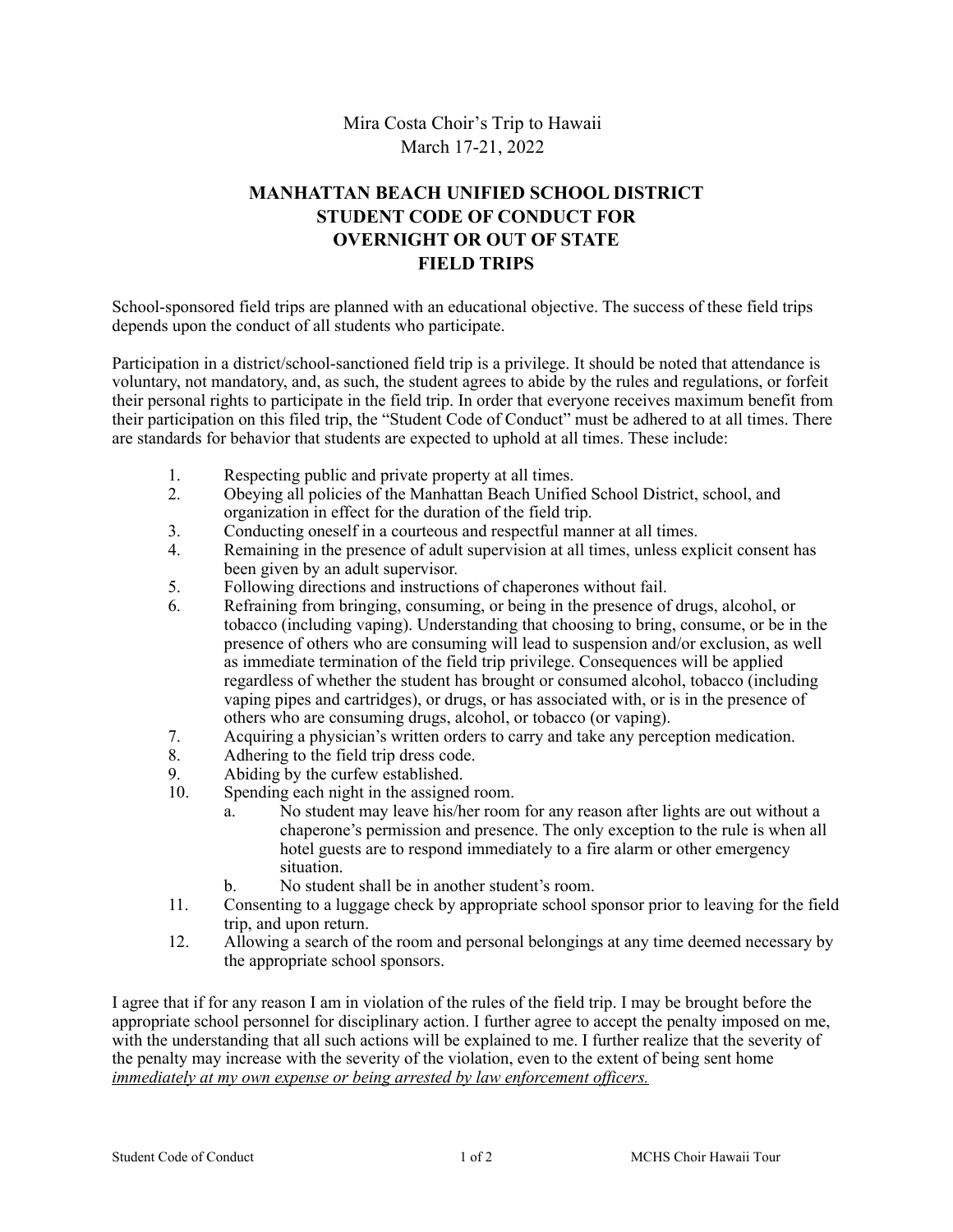Rule violations will be dealt with in the following manner:

- 1. The teacher sponsor will take immediate action for any rule violation.<br>
2 The teacher sponsor will notify the principal of the violation and the a
- The teacher sponsor will notify the principal of the violation and the action taken, and make a recommendation for disciplinary action.
- 3. Violators will have the opportunity to state their version of what happened to the principal.
- 4. The principal will make the formal decision as to the penalty imposed based on all evidence presented.
- 5. The penalties may include the following:
	- a. Reprimand
	- b. Probationary period
	- c. Disqualification from future activities
	- d. Being sent home *at own expense*
	- e. Suspension and/or recommendation for expulsion from school
- 6. All appropriate personnel will be notified

 I understand the behavior expectations and the consequences of violating the Student Code of Conduct. I have read this code and agree to comply with all of the rules and regulations, as outlined by the teacher sponsor.

Date Student's Name Student's Signature

 I understand and support the behavior expectations and the consequences if my child violates the Student Code of Conduct. My child has read this form and will comply with all of the rules and regulations as outlined by the teacher sponsor.

Date Parent/Guardian Name Parent/Guardian Signature

 The above Student Code of Conduct has been explained to the filed trip participant. I have notified the participants the rules and regulations of this field trip. I will serve as the appropriate teacher sponsor during the field trip by signing below.

Date Signature of Teacher Sponsor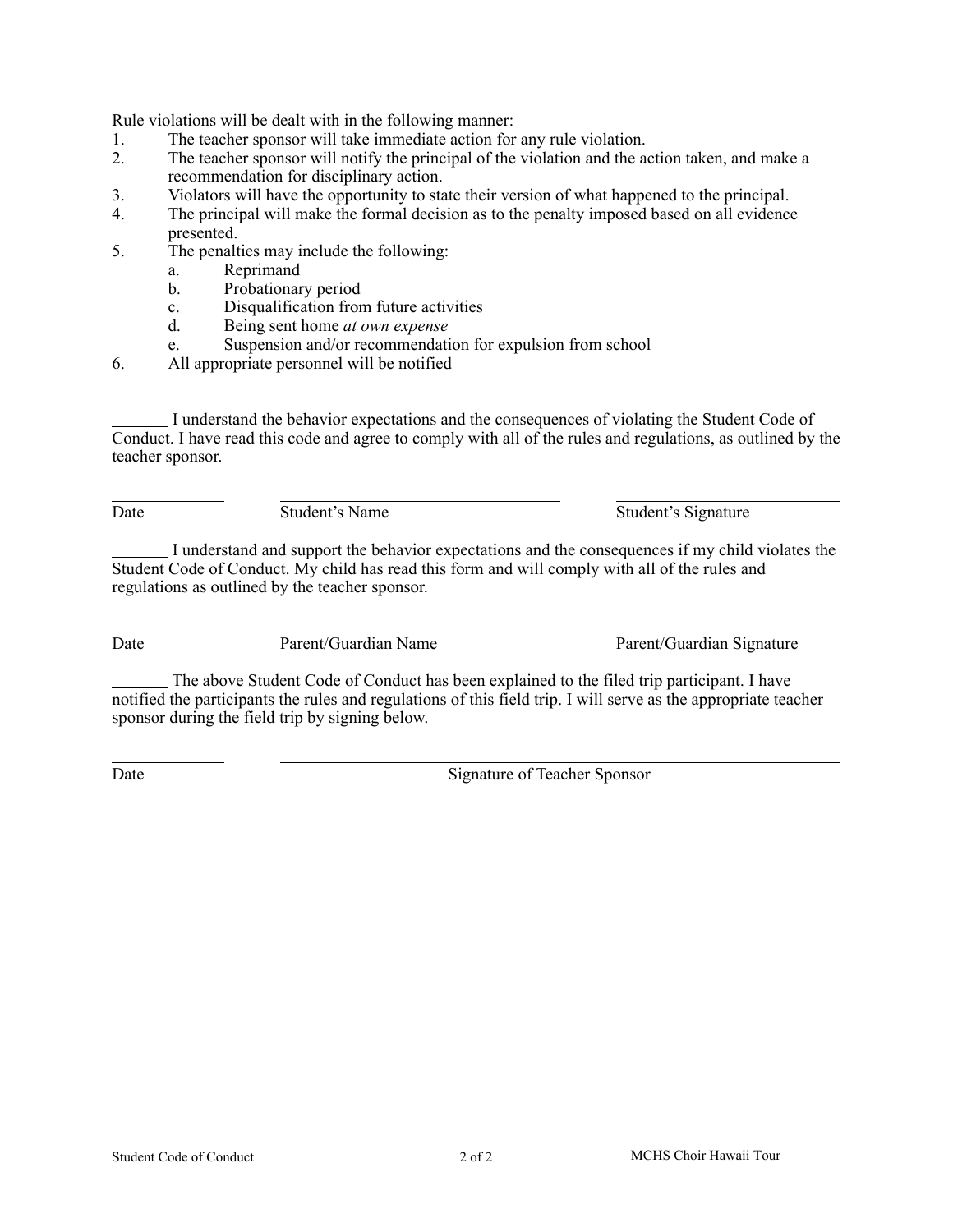## Mira Costa Choir's Trip to Hawaii March 17-21, 2022 **STUDENT, PARENT UNDERSTANDING**

- \* The entire cost of the trip is nonrefundable as per the payment schedule
- \* Any student who violates the Code of Conduct may be sent home at the student's expense
- \* We understand that all school and District rules apply to this trip
- \* We understand that regulations governing the venues we perform in apply to this trip, including Covid vaccination mandates, if any.
- \* We understand that students are, in effect, in school 24 hours a day for the entire field trip
- \* We understand that students must stay in their chaperone group AT ALL TIMES no exceptions
- \* All students are expected to respect the rights of others at all times
- \* All students are required to respect and comply with all rules or requests by any chaperone or staff member while on this field trip
- \* No student is allowed in another student's room at any time
- \* Lights Out will be strictly enforced. Once Bed Check is complete, students are not to leave their rooms until the stated time for breakfast in the hotel lobby, unless hotel guests are to respond immediately to a fire alarm or other emergency situation.
- \* Students will have contact information so they can reach a chaperone in cases of a personal emergency. Students will contact a chaperone if they, or one of their roommates has, an emergency or is in need of assistance.
- \* Students will be asked to help at various times during this trip. Students are expected to help as requested, and to have a good attitude in the completion of any such task.
- \* Students are required to be on time to all events, call times, and activities. We ask that this rule be followed: To be early is to be on time. To be on time is to be late.
- \* Students may not deviate from the established itinerary and/or assigned group.
- \* Parents and family members who "shadow" the trip may interact with students, but MAY NOT pull students away from their chaperone groups.
- \* Parents and family members who independently book rooms in the same hotel may visit with students in pubic areas of the hotel, but - for the safety of all participants - may NOT go into ANY student hotel room, even if it is their student's room.
- \* Every student represents Mira Costa High School, the Manhattan Beach Unified School District, and City of Manhattan Beach, and the State of California while on this trip. Please be polite, courteous, and exercise the best judgement possible at all times

Failure to comply with this, or any other Code of Conduct in effect for this trip, could result in 24-hour assignment to a staff member or chaperone, restriction from group activities, or early return from the trip *at the student's expense*.

I have read and understand the above standards and rules, and agree to abide by them.

Date Signature of Parent/Guardian

| Date | Student's Name                                                                                                                                                                                                                                   | Student's Signature       |
|------|--------------------------------------------------------------------------------------------------------------------------------------------------------------------------------------------------------------------------------------------------|---------------------------|
| Date | Parent/Guardian Name                                                                                                                                                                                                                             | Parent/Guardian Signature |
|      | I have read, and explicitly agree, that if my student<br>standards (whether set forth here, in the Code of Conduct, or any other documentation relating to the trip)<br>during the trip, <i>they may be sent home immediately at my expense.</i> | violates any behavioral   |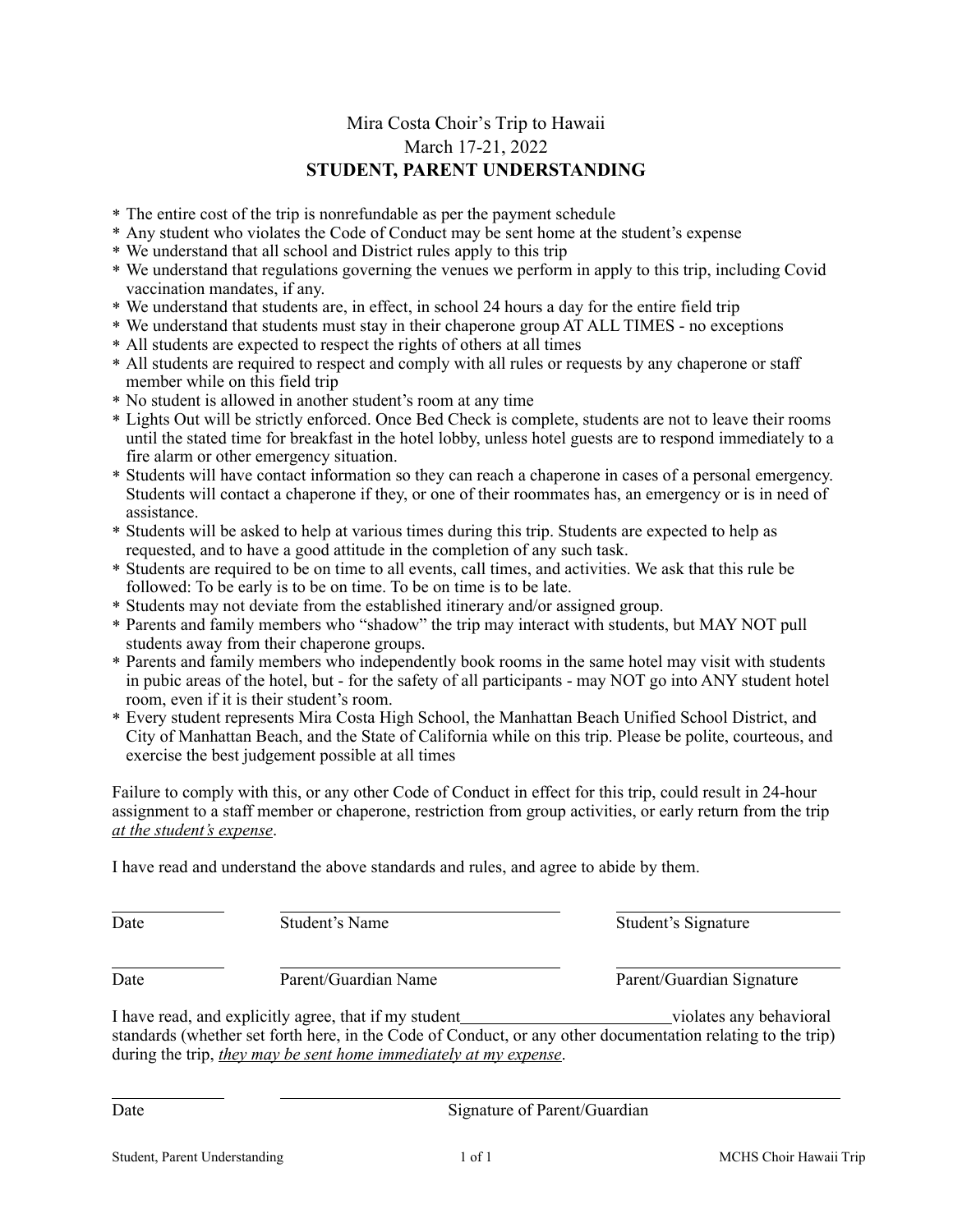## **Manhattan Beach Unified School District Special COVID-19 Screening, Release, and Indemnification Agreement**

The Participant identified below requests to participate in the following activity:

Description of Activity: Choir Hawaii Tour Date(s) of Activity: March 17-21, 2022

Due to the enhanced risks currently created by COVID-19, in order participate in the above-referenced activity (the "Activity"), the Manhattan Beach Unified School District requires all Activity participants to complete and sign this Special COVID-19 Screening, Release, and Indemnification Agreement ("Agreement"). In consideration of the Manhattan Beach Unified School District's ("District") agreement to allow the Participant to participate in the Activity the receipt and sufficiency of which consideration is hereby acknowledged, Participant, individually, and on behalf of Participant's respective heirs, executors, administrators, successors, assigns, and personal representatives, agrees as follows:

**Preface:** Please read this Agreement carefully as you are giving up important legal rights and being requested to disclose information regarding your health and travel history that may prevent you from participating in the Activity, and confirming upon you the responsibility of complying with the District's policies and procedures related to the new social distancing, safety, and sanitation standards promulgated by the state and local public health agencies.

**Compliance with all COVID-19 Related Practices and Restrictions:** You represent that you and any family participants have complied with all COVID-19 related federal, state and local restrictions and guidelines, and that you and your family participants will continue to comply with all such rules and guidelines at all times. You further represent that neither you, nor any close family member are known to suffer from any known symptoms related to COVID-19, and that if you or any family member ever exhibit such symptoms, that you will immediately discontinue the activity, and advise the activity director or supervisor. Websites you should visit before engaging in this activity for current required practices and signs of infection include:

- The CDC: https://www.cdc.gov/coronavirus/2019-ncov/index.html
- California: https://covid19.ca.gov/
- Your County Website.
- Your school website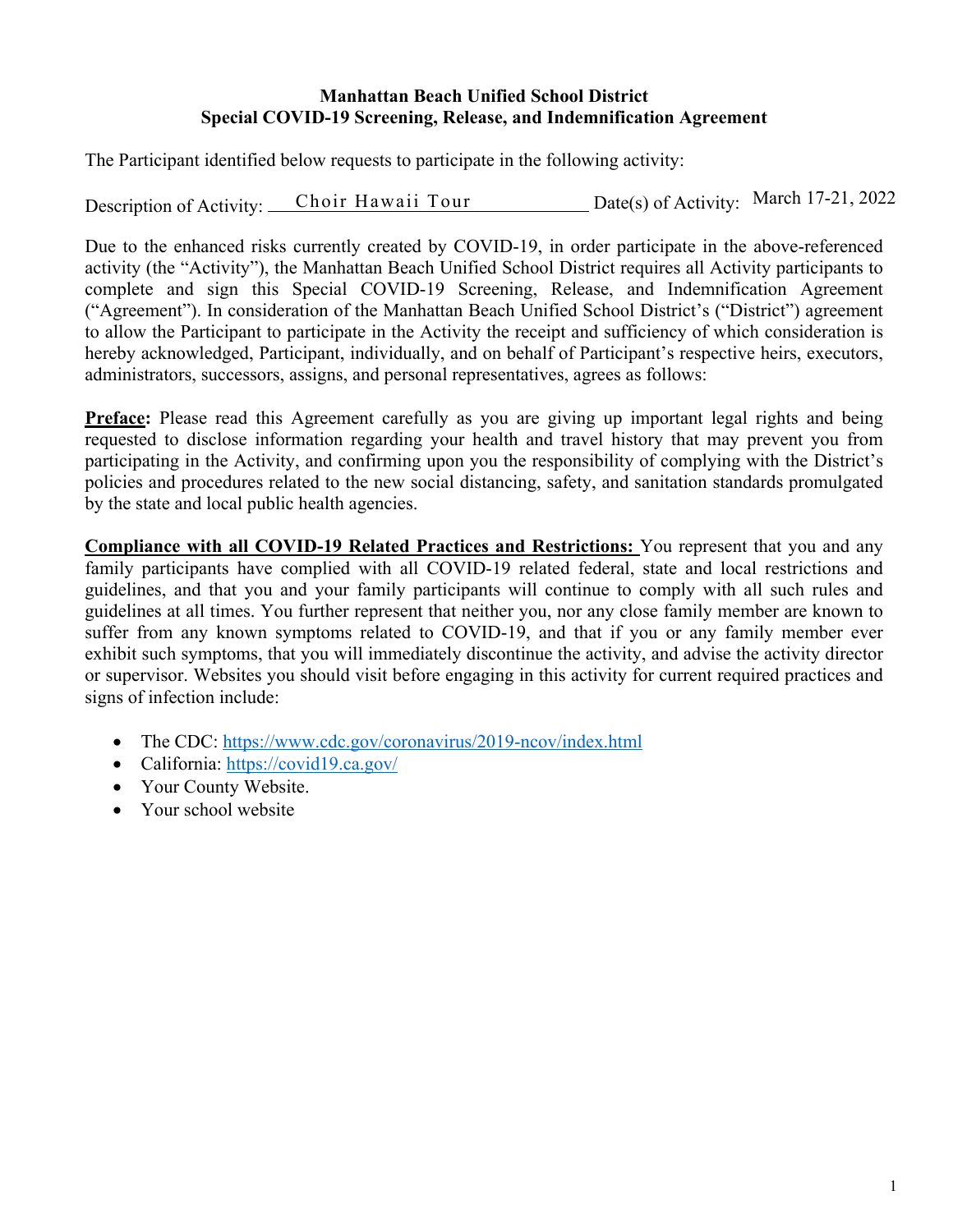**Assumption of Risk.** The Activity, by its very nature, includes certain risks which are currently enhanced due to the COVID-19 pandemic. The specific risks vary, but may involve minor injury, major injury, and serious injury, including permanent disability and death, and severe social and economic losses which might result not only from my own actions, inactions, or negligence, but the actions, inactions, or negligence of others, the rules of play, or the condition of the premises or of any equipment used. Although the District has taken precautions to reduce the spread of COVID-19, the risk of Participant contracting COVID-19 or for Participant to spread COVID-19 to other Activity staff or participants, friends, family, or the general public cannot be eliminated. Knowing the inherent risks and dangers involved, Participant certifies that Participant is fully informed and voluntarily consents to participating in the Activity. Participant acknowledge Participant that Participant's participation in the Activity undertaken with full assumption of all risks associated with the Activity, including risks listed herein, the CDC Alerts and all other risks that are not specifically listed in this Agreement. Participant freely and voluntarily assume all risks, known and unknown arising from participation the Activity, including the risks from COVID-19 pandemic. Participant assume full responsibility for sickness, hospitalization, bodily injury, death, loss of personal property, quarantines, and all related costs and expenses.

**Waiver and Release of Claims.** To the fullest extent permitted by law, Participant releases the District, its affiliated campuses, and their governing boards, affiliates, subsidiaries, divisions, administrators, directors, officials, employees, agents, and volunteers (collectively referred to herein as the "District Entities"), from and against all claims and causes of action, for any injury or harm of any kind which may arise from or out of Participant's participation in the Activity, including but not limited to the risks from COVID-19. This release is intended to discharge the District Entities against any and all liability arising out of or connected in any way with Participant's participation the Activity, even though that liability may not occur or arise out of the negligence or carelessness on the part the District Entities. Participant understands that by signing this Agreement, Participant is releasing claims and giving up substantial rights, including Participant's right to sue, and acknowledge that Participant is doing so voluntarily.

Indemnification. To the fullest extent permitted by law, Participant agrees to immediately defend, indemnify, and hold the District Entities harmless from and against all claims, demands, causes of action, suits, damages, costs, losses, expenses, and liabilities of every kind and nature arising from Participant's participation in the Activity, including all amounts incurred by the District for defending any such all claims, suits, damages, costs, losses and expenses, including all attorney's fees and costs incurred. The indemnity shall apply regardless of any active and/or passive negligent act or omission of the District Entities other responsible party, or their agents or employees.

**Acknowledgement of COVID-19 Policies and Procedures**: The District has taken certain measures to implement the recommended guidance and protocols issued by the state and local public health agencies for slowing the transmission of COVID-19. By signing this Agreement, Participant acknowledges receipt of the District's policies and procedures related to the new social distancing and the use of face coverings and agrees to comply with such policies and procedures. Participant understands and acknowledges that Participant is not required to participate in the Activity. However, if Participant chooses to participate, Participant is required to comply with all District policies and procedures. Should Participant fail to